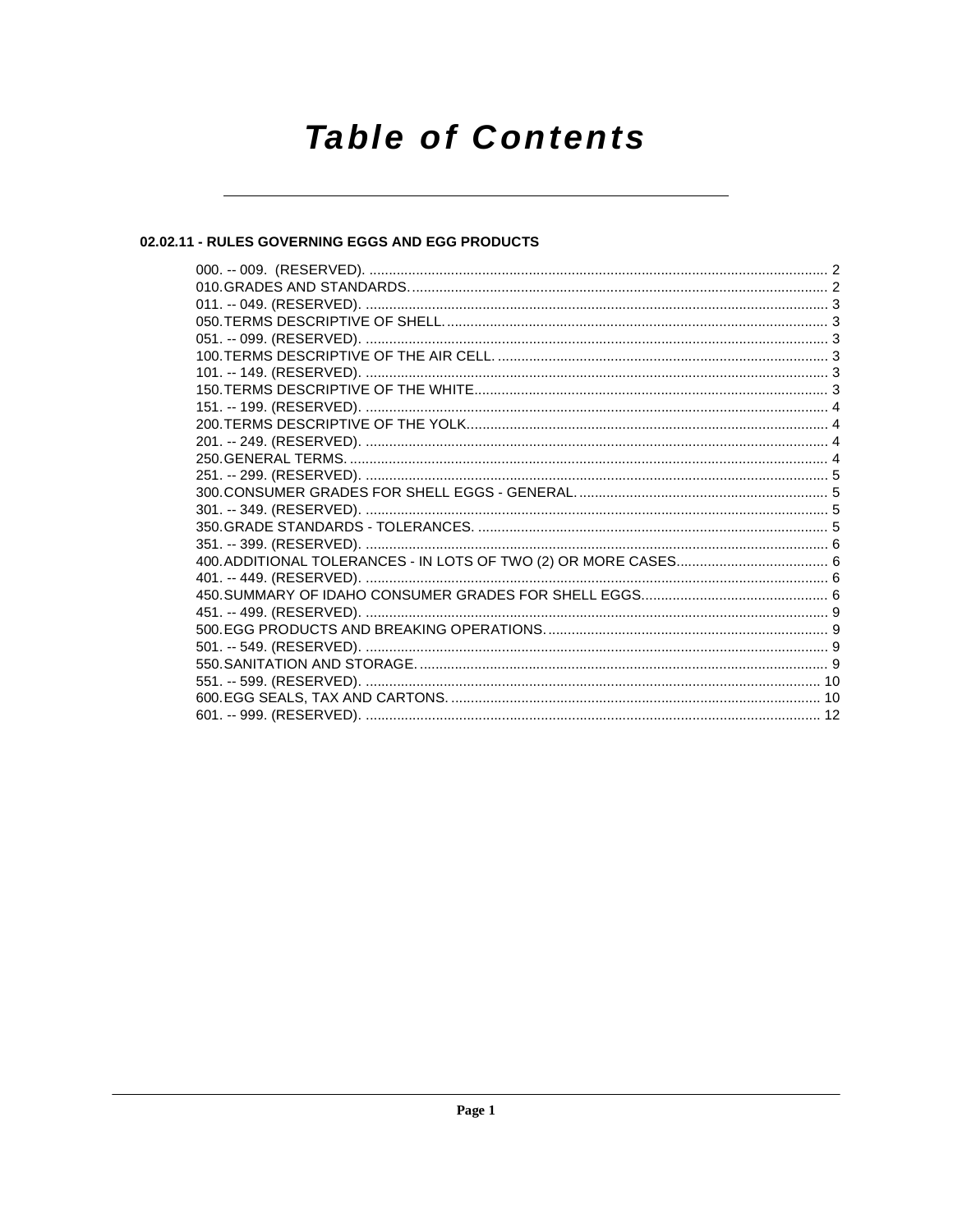#### **IDAPA 02 TITLE 02 Chapter 11**

#### **02.02.11 - RULES GOVERNING EGGS AND EGG PRODUCTS**

#### <span id="page-1-1"></span><span id="page-1-0"></span>**000. -- 009. (RESERVED).**

#### <span id="page-1-9"></span><span id="page-1-2"></span>**010. GRADES AND STANDARDS.**

<span id="page-1-7"></span>**01.** Classifications. The following standards, grades and weight classifications are hereby established and adopted. (7-1-93) and adopted. (7-1-93)

a. Except as otherwise provided in this subsection, all shell eggs sold for human consumption in the State of Idaho shall be designated as one of the following grades: "Idaho Consumer Grade AA," "Idaho Consumer Grade A," "Idaho Consumer Grade B".

b. An Idaho producer of shell eggs may sell shell eggs produced on his premises in Idaho directly to consumers at the place of production of the eggs, without grade designations. (7-1-93)

c. Idaho shell egg producers having three hundred (300) or less hens may sell ungraded shell eggs produced upon their premises to retailers, provided that each carton or other container of ungraded shell eggs sold<br>shall be clearly marked "Ungraded" and shall bear the name and address of the Idaho producer. (7-1-93) shall be clearly marked "Ungraded" and shall bear the name and address of the Idaho producer.

<span id="page-1-11"></span>**02. Standards**. The following standards for individual shell eggs shall be used in determining the Idaho consumer grade designation applicable thereto. (7-1-93)

<span id="page-1-5"></span>**03. Application**. The Idaho standards for quality of individual shell eggs contained in this section are lease only to eggs that are the product of the domesticated chicken hen and are in the shell. (7-1-93) applicable only to eggs that are the product of the domesticated chicken hen and are in the shell.

<span id="page-1-10"></span>**04. Interior Egg Quality Specifications**. Interior egg quality specifications for these standards are based on the apparent condition of the interior contents of the egg as it is twirled before the candling light. Any type or make of candling light may be used that will enable the particular grader to make consistently accurate determinations of the interior quality of shell eggs. It is desirable to break out an occasional egg and by determining the Haugh unit value of the broken-out egg, compare the broken-out and candled appearance, thereby aiding in correlating candled and broken-out appearance. (7-1-93)

<span id="page-1-4"></span>**05. AA Quality**. The shell must be clean, unbroken and practically normal. The air cell must not exceed one-eighth (1/8) inch in depth, may show unlimited movement and may be free or bubbly. The white must be clear and firm so that the yolk is only slightly defined when the egg is twirled before the candling light. The yolk must be practically free from apparent defects. (7-1-93)

<span id="page-1-3"></span>**06. A Quality**. The shell must be clean, unbroken and practically normal. The air cell must not exceed three-sixteenths (3/16) inch in depth, may show unlimited movement and may be free or bubbly. The white must be clear and at least reasonably firm so that the yolk outline is only fairly well defined when the egg is twirled before the candling light. The yolk must be practically free from apparent defects. (7-1-93)

<span id="page-1-6"></span>**07. B Quality**. The shell must be unbroken, may be abnormal, and may have slightly stained areas. Moderately stained areas are permitted if they do not cover more than one thirty-second (1/32) of the shell surface if localized, or one-sixteenth (1/16) of the shell surface if scattered. Eggs having shells with prominent stains or adhering dirt are not permitted. The air cell may be over three-sixteenths (3/16) inch in depth, may show unlimited movement, and may be free or bubbly. The white may be weak and watery so that the yolk outline is plainly visible when the egg is twirled before the candling light. The yolk may appear dark, enlarged and flattened and may show clearly visible germ development but no blood due to such development. It may show other serious defects that do not render the egg inedible. Small blood spots or meat spots (aggregating not more than one-eighth (1/8) inch in diameter) may be present. (7-1-93)

<span id="page-1-8"></span>**08. Dirty**. An individual egg that has an unbroken shell with adhering dirt or foreign material,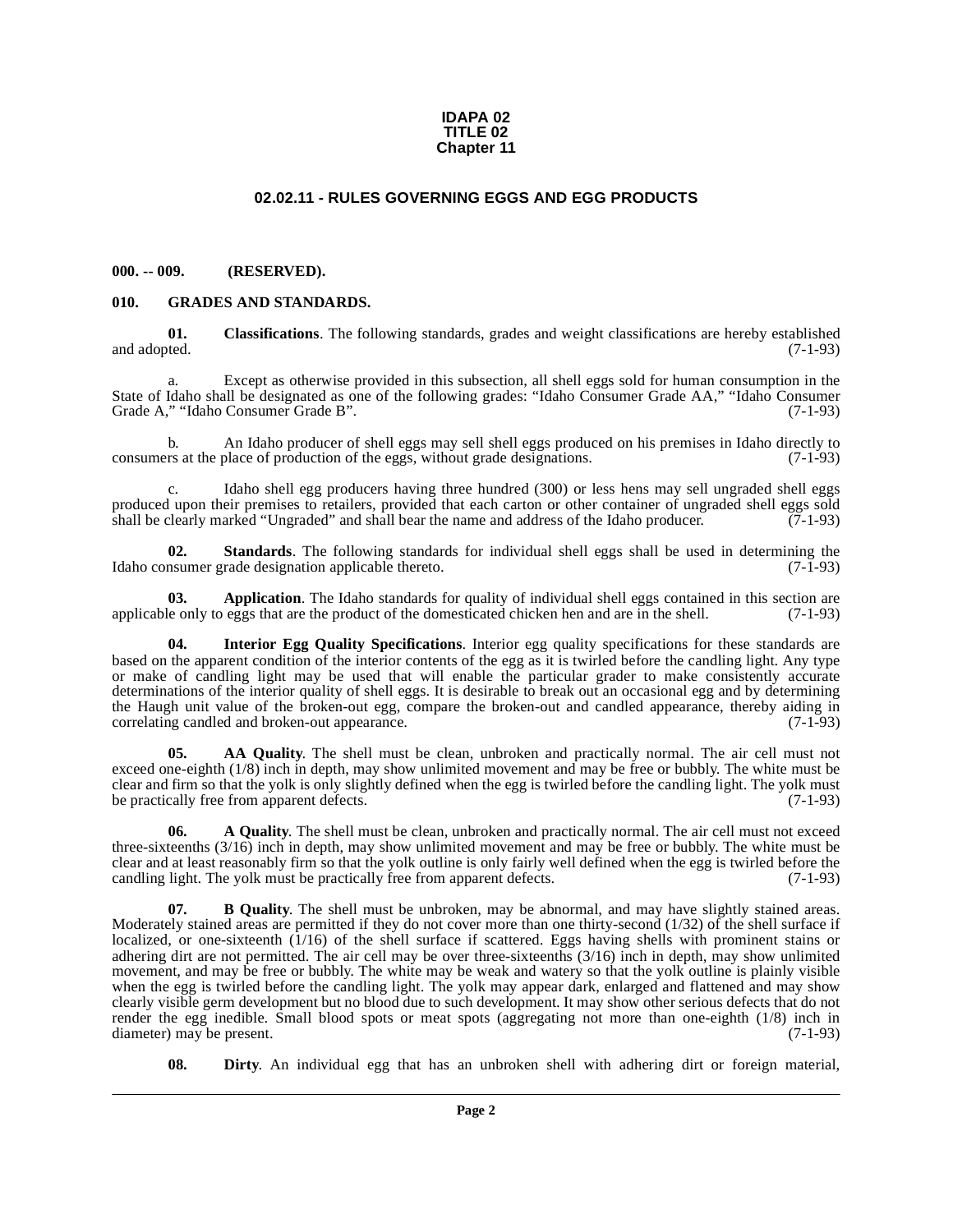prominent stains or moderate stains covering more than one thirty-second (1/32) of the shell surface if localized, or<br>one-sixteenth (1/16) of the shell surface if scattered. (7-1-93) one-sixteenth  $(1/16)$  of the shell surface if scattered.

<span id="page-2-8"></span>**09. Check**. An individual egg that has a broken shell or crack in the shell but with its shell membranes intact and its contents do not leak. A "check" is considered to be lower in quality than a "dirty". (7-1-93)

#### <span id="page-2-0"></span>**011. -- 049. (RESERVED).**

#### <span id="page-2-17"></span><span id="page-2-1"></span>**050. TERMS DESCRIPTIVE OF SHELL.**

<span id="page-2-9"></span>**01.** Clean. A shell that is free from foreign material and from stains or discolorations that are readily visible. An egg may be considered clean if it has only very small specks, stains or cage marks if such specks, stains or cage marks are not of sufficient number or intensity to detract from the generally clean appearance of the egg. Eggs that show traces of processing oil on the shell are considered clean unless otherwise soiled. (7-1-93)

<span id="page-2-12"></span>**02. Dirty**. A shell that is unbroken and that has dirt or foreign material adhering to its surface, which has prominent stains, or moderate stains covering more than one thirty-second (1/32) of the shell surface if localized<br>or one-sixteenth (1/16) of the shell surface if scattered. (7-1-93) or one-sixteenth  $(1/16)$  of the shell surface if scattered.

<span id="page-2-15"></span>**03. Practically Normal (AA or A Quality)**. A shell that approximates the usual shape and that is sound and is free from thin spots. Ridges and rough areas that do not materially affect the shape and strength of the shall are permitted. (7-1-93) shell are permitted.

<span id="page-2-6"></span>**04. Abnormal (B Quality)**. A shell that may be somewhat unusual or decidely or that may show pronounced ridges or thin spots. (7-1-93)

#### <span id="page-2-2"></span>**051. -- 099. (RESERVED).**

#### <span id="page-2-18"></span><span id="page-2-3"></span>**100. TERMS DESCRIPTIVE OF THE AIR CELL.**

<span id="page-2-11"></span>**01. Depth Of Air Cell**. The depth of the air cell (air space between shell membranes, normally in the large end of the egg) is the distance from its top to its bottom when the egg is held air cell upward. (7-1-93)

<span id="page-2-14"></span>**02.** Free Air Cell. An air cell that moves freely toward the uppermost point in the egg as the egg is lowly. (7-1-93) rotated slowly.

<span id="page-2-7"></span>**03. Bubbly Air Cell**. A ruptured air cell resulting in one (1) or more small separate air bubbles usually floating beneath the main air cell. (7-1-93)

#### <span id="page-2-4"></span>**101. -- 149. (RESERVED).**

#### <span id="page-2-19"></span><span id="page-2-5"></span>**150. TERMS DESCRIPTIVE OF THE WHITE.**

<span id="page-2-10"></span>**01.** Clear. A white that is free from discolorations or from any foreign bodies floating in it. (Prominent should not be confused with foreign bodies such as spots or blood clots). (7-1-93) chalazas should not be confused with foreign bodies such as spots or blood clots).

<span id="page-2-13"></span>**02. Firm (AA Quality)**. A white that is sufficiently thick or viscous to prevent the yolk outline from being more than slightly defined or indistinctly indicated when the egg is twirled. With respect to a broken-out egg, a firm white has a Haugh unit value of seventy-two (72) or higher when measured at a temperature between forty-five (45) Degrees F and sixty (60) Degrees F. (45) Degrees F and sixty  $(60)$  Degrees F.

<span id="page-2-16"></span>**Reasonably Firm (A Quality).** A white that is somewhat less thick or viscous than a firm white. A reasonably firm white permits the yolk to approach the shell more closely which results in a fairly well defined yolk outline when the egg is twirled. With respect to a broken-out egg, a reasonably firm white has a Haugh unit value of sixty (60) to seventy-two (72) when measured at a temperature between forty-five (45) Degrees F and sixty (60) Degrees F.  $(7-1-93)$ Degrees F. (7-1-93)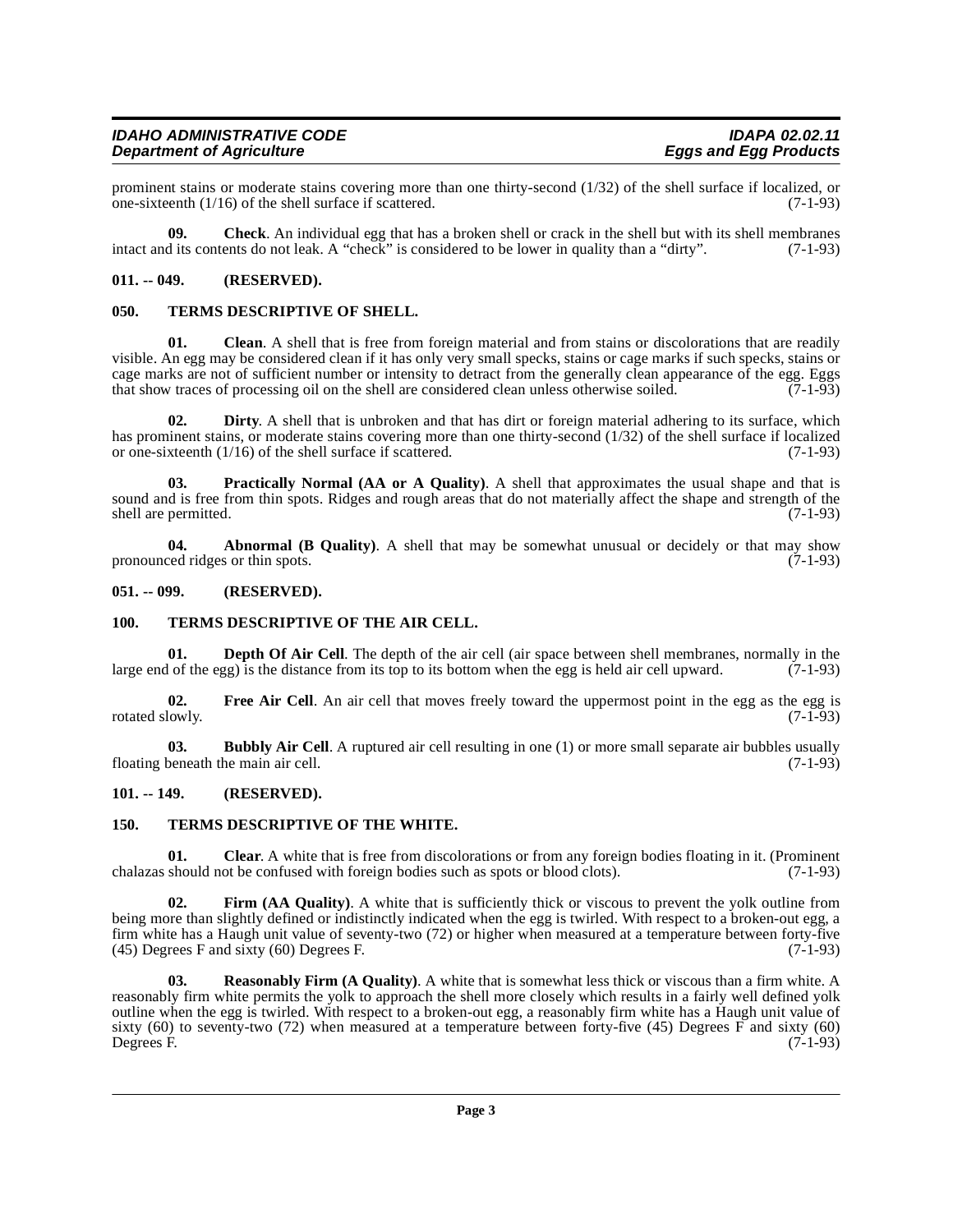<span id="page-3-18"></span>**04.** Weak And Watery (B Quality). A white that is weak, thin and generally lacking in viscosity. A weak and watery white permits the yolk to approach the shell closely, thus causing the yolk outline to appear plainly visible and dark when the egg is twirled. With respect to a broken-out egg, a weak and watery white has a Haugh unit value lower than sixty (60) when measured at a temperature between forty-five (45) Degrees F and sixty (60) Degrees F.  $(7-1-93)$ 

<span id="page-3-5"></span>**05. Blood Spots Or Meat Spots**. Small blood spots or meat spots (aggregating not more than oneeighth (1/8) inch in diameter), may be classified as "B" quality. If larger, or showing diffusion of blood into the white surrounding a blood spot, the egg shall be classified as Loss. Blood spots shall not be due to germ development. They may be on the yolk or in the white. Meat spots may be blood spots which have lost their characteristic red color or tissue from the reproductive organs. (7-1-93)

<span id="page-3-6"></span>**06. Bloody White**. An egg which has blood diffused through the white. Eggs with bloody whites are classed as Loss. Eggs with blood spots which show a slight diffusion into the white around the localized spot are not to be classified as bloody whites. (7-1-93)

#### <span id="page-3-0"></span>**151. -- 199. (RESERVED).**

#### <span id="page-3-17"></span><span id="page-3-1"></span>**200. TERMS DESCRIPTIVE OF THE YOLK.**

<span id="page-3-14"></span>**01. Outline Slightly Defined (AA Quality)**. A yolk outline that is indistinctly indicated and appears to the surrounding white as the egg is twirled blend into the surrounding white as the egg is twirled

<span id="page-3-12"></span>**02.** Outline Fairly Well Defined (A Quality). A yolk outline that is discernible but not clearly outlined as the egg is twirled. (7-1-93)

<span id="page-3-13"></span>**03. Outline Plainly Visible (B Quality)**. A yolk outline that is clearly visible as a dark shadow when the egg is twirled. (7-1-93)

<span id="page-3-8"></span>**04. Enlarged And Flattened (B Quality)**. A yolk in which the yolk membranes and tissues have weakened and moisture has been absorbed from the white to such an extent that it appears definitely enlarged and flat. (7-1-93)

<span id="page-3-15"></span>**05. Practically Free From Defects (AA or A Quality)**. A yolk that shows no germ development but w other very slight defects on its surface. (7-1-93) may show other very slight defects on its surface.

<span id="page-3-16"></span>**06. Serious Defects (B Quality)**. A yolk that shows well developed spots or areas and other serious defects, such as olive yolks, which do not render the egg inedible. (7-1-93)

<span id="page-3-7"></span>**07. Clearly Visible Germ Development (B Quality)**. A development of the germ spot on the yolk of a fertile egg that has progressed to a point where it is plainly visible as a definite circular area or spot with no blood in evidence. (7-1-93)

<span id="page-3-4"></span>**08. Blood Due To Germ Development**. Blood caused by development of the germ in a fertile egg to where it is visible as definite lines or as a blood ring. Such an egg is classified as inedible. (7-1-93) the point where it is visible as definite lines or as a blood ring. Such an egg is classified as inedible.

#### <span id="page-3-2"></span>**201. -- 249. (RESERVED).**

#### <span id="page-3-9"></span><span id="page-3-3"></span>**250. GENERAL TERMS.**

<span id="page-3-11"></span>**01. Loss**. An egg that is inedible, cooked, frozen, contaminated, or containing bloody whites, large blood spots, large unsightly meat spots, or other foreign material. (7-1-93)

<span id="page-3-10"></span>**02. Inedible Eggs**. Eggs of the following description are classed as inedible: black rots, yellow rots, white rots, mixed rots (addled eggs), sour eggs, eggs with green whites, eggs with stuck yolks, moldy eggs, musty eggs, eggs showing blood rings, eggs containing embryo chicks (at or beyond the blood ring state), and any eggs that are adulterated as such term is defined pursuant to the Federal Food, Drug and Cosmetic Act. (7-1-93) are adulterated as such term is defined pursuant to the Federal Food, Drug and Cosmetic Act.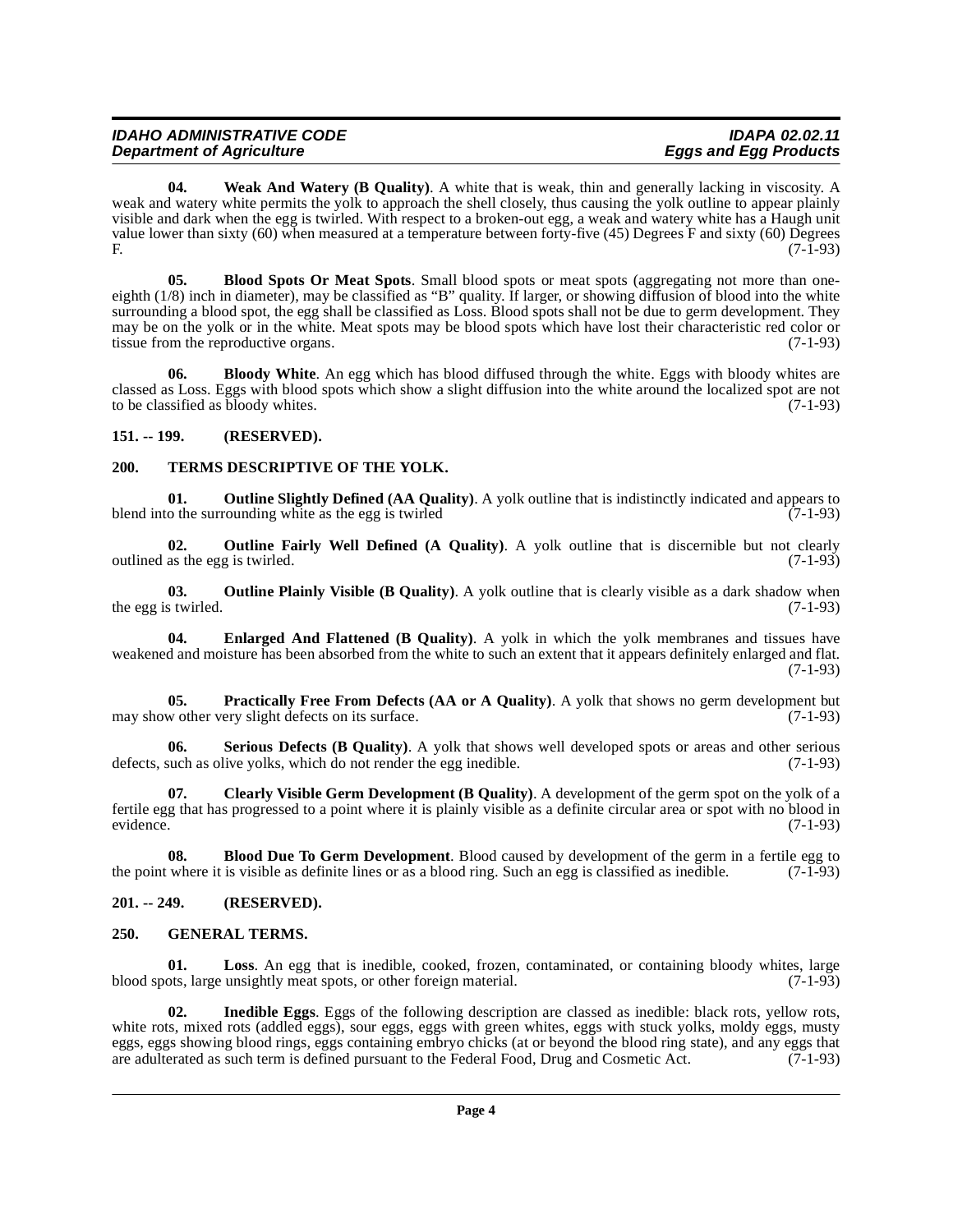<span id="page-4-12"></span>**03. Leaker**. An individual egg that has a crack or break in the shell and shell membranes to the extent that the egg contents are exuding or free to exude through the shell. (7-1-93)

#### <span id="page-4-0"></span>**251. -- 299. (RESERVED).**

#### <span id="page-4-5"></span><span id="page-4-1"></span>**300. CONSUMER GRADES FOR SHELL EGGS - GENERAL.**

**01. Applicability**. The consumer grade designations established by this act are applicable to edible shell eggs in "lot" quantities rather than on an "individual" egg basis. these standards to the term "case" means thirty (30) dozen egg cases as used in commercial practices in the United States. (7-1-93)

<span id="page-4-14"></span><span id="page-4-13"></span><span id="page-4-4"></span>**02. Substitution**. Substitution of higher qualities for the lower qualities specified is permitted.(7-1-93)

**03. No Grade**. "No Grade" means eggs of possible edible quality that fail to meet the requirements of an Idaho Consumer Grade or that have been contaminated by smoke, chemicals or other foreign material which has seriously affected the character, appearance or flavor of the eggs.  $(7-1-93)$ 

#### <span id="page-4-2"></span>**301. -- 349. (RESERVED).**

#### <span id="page-4-11"></span><span id="page-4-3"></span>**350. GRADE STANDARDS - TOLERANCES.**

<span id="page-4-9"></span>**01. Grade AA (At Origin)**. Idaho Consumer Grade AA (at origin) shall consist of eggs which are at least eighty-seven percent (87%) AA quality. The maximum tolerance of thirteen percent (13%) which may be below AA quality may consist of A or B quality in any combination, except that within the tolerance of B quality not more than one percent (1%) may be B quality due to air cells over three-eighths (3/8) inch, blood spots (aggregating not more than one-eighth (1/8) inch in diameter), or serious yolk defects. Not more than five percent (5%) (seven percent (7%) for Jumbo size) Checks are permitted and not more than five-tenths of one percent (0.5%) Leakers, Dirties or Loss (due to meat or blood spots) in any combination, except that such Loss may not exceed three-tenths of one percent (0.3%). Other types of Loss are not permitted. (7-1-93)

<span id="page-4-8"></span>Grade AA (At Destination). Idaho Consumer Grade AA (destination) shall consist of eggs which are seventy-two percent (72%) AA quality. The remaining tolerance of twenty-eight percent (28%) shall consist of at least ten percent (10%) A quality, and the remainder shall be B quality, except that within the tolerance for B quality not more than one percent (1%) may be B quality due to air cells over three-eighths (3/8) inch, blood spots (aggregating not more than one-eighth (1/8) inch in diameter) or serious yolk defects. Not more than seven percent (7%) (nine percent (9%) for Jumbo size) Checks are permitted and not more than one percent (1%) Leakers, Dirties, or Loss (due to meat or blood spots) in any combination except that such Loss may not exceed three tenths of one percent (0.3%). Other types of Loss are not permitted. (7-1-93)

<span id="page-4-7"></span>**03. Grade A (At Origin)**. Idaho Consumer Grade A (at origin) shall consist of eggs which are eightyseven percent (87%) A quality or better. Within the maximum tolerance of thirteen percent  $(13%)$  which may be below A quality, not more than one percent (1%) may be B quality due to air cells over three-eighths (3/8) inch, blood spots (aggregating not more than one-eighth (1/8) inch in diameter) or serious yolk defects. Not more that five percent (5%) (seven percent (7%) for Jumbo size) Checks are permitted and not more than five-tenths of one percent (0.5%) Leakers, Dirties or Loss (due to meat or blood spots) in any combination except that such Loss may not exceed three-<br>tenths of one percent (0.3%). Other types of Loss are not permitted. (7-1-93) tenths of one percent  $(0.3\%)$ . Other types of Loss are not permitted.

<span id="page-4-6"></span>**Grade A (At Destination)**. Idaho Consumer Grade A (at destination) shall consist of eggs which are eighty-two percent (82%) A quality or better. Within the maximum tolerance of eighteen percent (18%) which may be below A quality, not more than one percent (1%) may be B quality due to air cells over three-eighths (3/8) inch, blood spots (aggregating not more than one-eighth (1/8) inch in diameter) or serious yolk defects. Not more than seven percent (7%) (nine percent (9%) for Jumbo size) Checks are permitted and not more than one percent (1%) Leakers, Dirties, or Loss (due to meat or blood spots) in any combination, except that such Loss may not exceed three-tenths of one percent (0.3%). Other types of Loss are not permitted. (7-1-93)

<span id="page-4-10"></span>**05. Grade B (At Origin)**. Idaho Consumer Grade B (at origin) shall consist of eggs which are ninety percent (90%) B quality or better, not more than ten percent (10%) may be Checks and not more than five-tenths of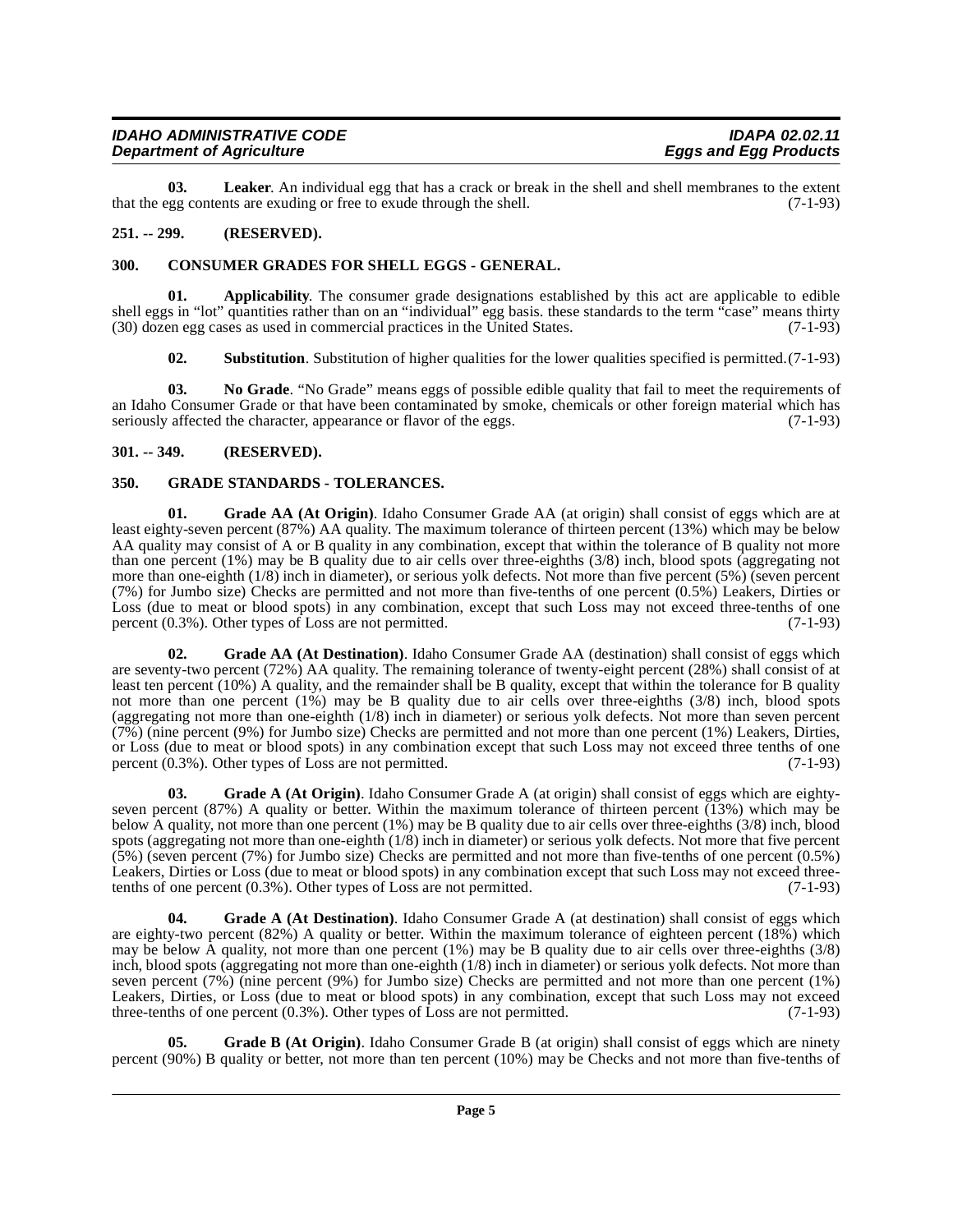| <b>IDAHO ADMINISTRATIVE CODE</b> | <b>IDAPA 02.02.11</b>        |
|----------------------------------|------------------------------|
| <b>Department of Agriculture</b> | <b>Eggs and Egg Products</b> |
|                                  |                              |

one percent  $(0.5\%)$  Leakers, Dirties or Loss (due to meat or blood spots) except that such Loss may not exceed three-<br>tenths of one percent  $(0.30\%)$  in any combination. Other types of Loss are not permitted.  $(7-1-93)$ tenths of one percent  $(0.30\%)$  in any combination. Other types of Loss are not permitted.

<span id="page-5-8"></span>**06. Grade B (At Destination)**. Idaho Consumer Grade B (at destination) shall consist of eggs which are ninety percent (90%) B quality or better, not more than ten percent (10%) may be Checks and not more than one percent (1%) Leakers, Dirties, or Loss (due to meat or blood spots) in any combination, except that such Loss may not exceed three-tenths of one percent (0.3%). Other types of Loss are not permitted. (7-1-93) exceed three-tenths of one percent  $(0.3\%)$ . Other types of Loss are not permitted.

#### <span id="page-5-0"></span>**351. -- 399. (RESERVED).**

#### <span id="page-5-4"></span><span id="page-5-1"></span>**400. ADDITIONAL TOLERANCES - IN LOTS OF TWO (2) OR MORE CASES.**

<span id="page-5-6"></span>**01. Grade AA**. No individual case may exceed ten percent (10%) less AA quality eggs than the minimum permitted for the lot average. (7-1-93)

<span id="page-5-5"></span>**02.** Grade A. No individual case may exceed ten percent (10%) less A quality eggs than the minimum d for the lot average. (7-1-93) permitted for the lot average.

<span id="page-5-7"></span>**03.** Grade B. No individual case may exceed ten percent (10%) less B quality eggs than the minimum permitted for the lot average. (7-1-93)

<span id="page-5-11"></span>**04.** Single Egg Exemption. For Grades AA, A, and B, no lot shall be rejected or downgraded due to ty of a single egg except for loss other than blood or meat spots. (7-1-93) the quality of a single egg except for loss other than blood or meat spots.

<span id="page-5-10"></span>**05. Lots Of Two (2) Or More Cartons**. In lots of two (2) or more cartons, no individual carton may contain less than eight (8) eggs of the specified quality and no individual carton may contain less than ten (10) eggs of the specified quality and the next lower quality. The remaining two (2) eggs may consist of a combination of qualities below the next lower quality (i.e., in lots of grade A, not more than two  $(2)$  eggs of the qualities in individual cartons within the sample may be B or checks).  $(7-1-93)$ 

#### <span id="page-5-2"></span>**401. -- 449. (RESERVED).**

#### <span id="page-5-3"></span>**450. SUMMARY OF IDAHO CONSUMER GRADES FOR SHELL EGGS.**

#### <span id="page-5-12"></span><span id="page-5-9"></span>**01. Grades For Shell Eggs - Table 1**.

|                                              |                         | <b>TOLERANCE PERMITTED</b> |                 |
|----------------------------------------------|-------------------------|----------------------------|-----------------|
|                                              | <b>QUALITY REQUIRED</b> | <b>Percent</b>             | Quality         |
| <b>IDAHO CONSUMER GRADE</b><br>(origin)      |                         |                            |                 |
| Grade AA                                     | 87 percent AA           | Up to 13 Not over 5        | A or B Checks   |
| Grade A                                      | 87 percent A or Better  | Up to 13 Not over 5        | <b>B</b> Checks |
| Grade B                                      | 90 percent B or Better  | Not over 10                | <b>Checks</b>   |
| <b>IDAHO CONSUMER GRADE</b><br>(destination) |                         |                            |                 |
| Grade AA                                     | 72 percent AA           | Up to 28 Not over 7        | A or B Checks   |
| Grade A                                      | 82 percent A or Better  | Up to 18 Not Over 7        | <b>B</b> Checks |
| Grade B                                      | 90 percent B or Better  | Not over 10                | <b>Checks</b>   |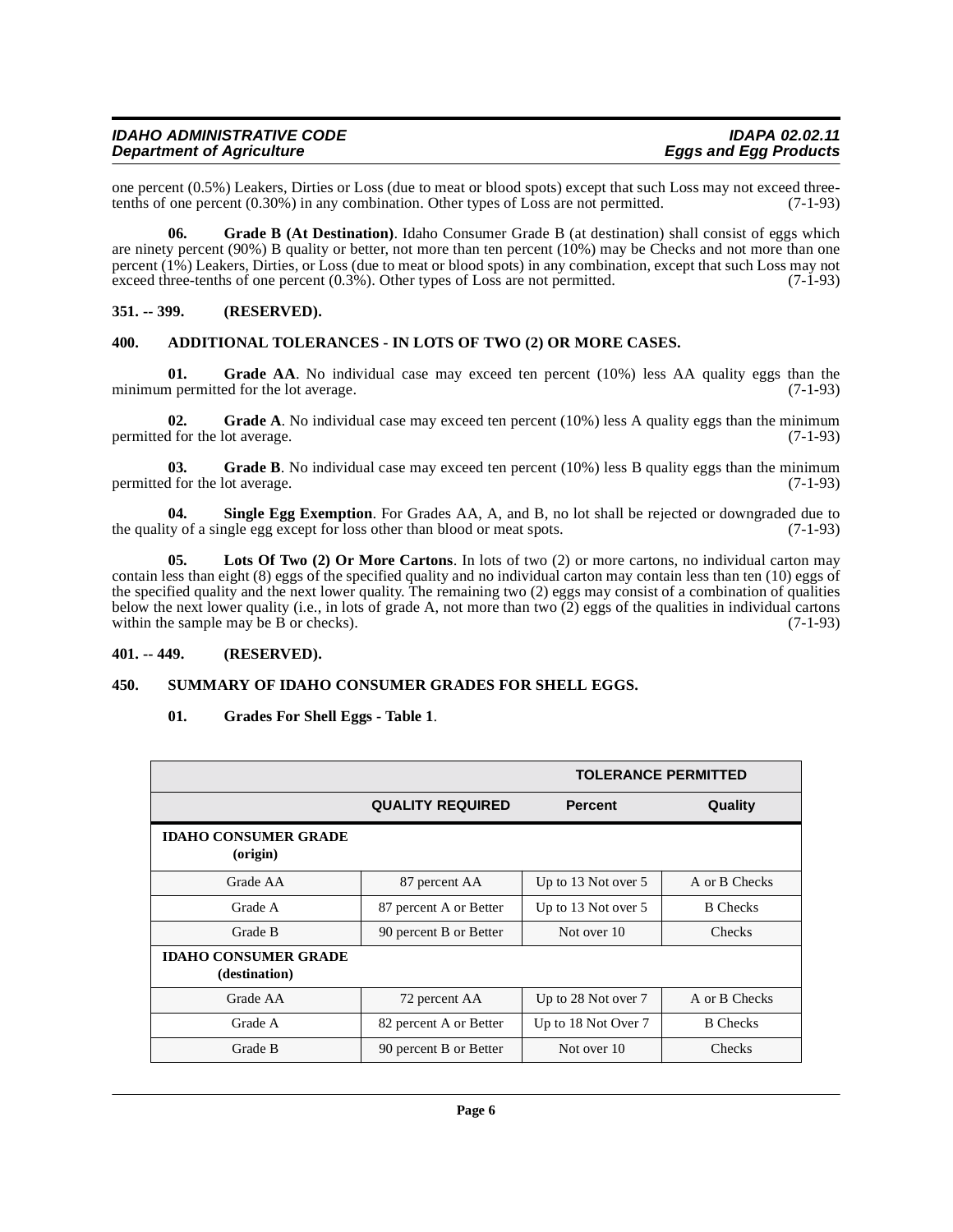#### (5-25-93)

a. In lots of two (2) or more cases or cartons, see Table 2 of this section for tolerances for an al case or carton within a lot. (5-25-93) individual case or carton within a lot.

b. For Idaho Consumer Grades (at origin) a tolerance of five-tenths of one percent (0.5%) Leakers, Dirties, or Loss (due to meat or blood spots) in any combination is permitted except that such Loss may not exceed three-tenths of one percent (0.3%). Other types of Loss are not permitted. (5-25-93) three-tenths of one percent  $(0.3\%)$ . Other types of Loss are not permitted.

c. For Idaho Consumer Grades (destination) a tolerance of one percent (1%) Leakers, Dirties, or Loss (due to meat or blood spots) in any combination is permitted, except that such Loss may not exceed three-tenths of one percent  $(0.3\%)$ . Other types of Loss are not permitted.  $(5-25-93)$ one percent  $(0.3\%)$ . Other types of Loss are not permitted.

d. For Idaho Consumer Grade AA at destination, at least ten percent (10%) must be A quality or better. (5-25-93)

e. For Idaho Consumer grade AA and A at origin and destination within the tolerances permitted for B quality, not more than one percent (1%) may be B quality due to air cells over three-eighths (3/8) inch, blood spots (aggregating not more than one-eighth (1/8) inch in diameter) or serious yolk defects. (5-25-93)

f. For Idaho Consumer Grades AA and A Jumbo size eggs, the tolerance for checks at origin and on is seven percent (7%) and nine percent (9%) respectively. (5-25-93) destination is seven percent  $(7%)$  and nine percent  $(9%)$  respectively.

| <b>Idaho</b><br><b>Consumer</b><br>Grade | <b>Case Minimum</b><br>Quality | Origin<br><b>Percent</b> | <b>Destination</b><br><b>Percent</b> | <b>Carton Minimum Quality,</b><br>No. of Eggs (Origin &<br>Destin.) |
|------------------------------------------|--------------------------------|--------------------------|--------------------------------------|---------------------------------------------------------------------|
| Grade AA                                 | AA (Min)                       | 77                       | 62                                   | 8 eggs AA                                                           |
|                                          | A or B                         | 13                       | 28                                   | $2$ eggs $A$                                                        |
|                                          | Check (Max)                    | 10                       | 10                                   | 2 eggs B, or Check                                                  |
| <b>Grade A</b>                           | A (Min)                        | 77                       | 72                                   | 8 eggs A                                                            |
|                                          | B                              | 13                       | 18                                   | $2$ eggs B                                                          |
|                                          | Check (Max)                    | 10                       | 10                                   | 2 eggs Check                                                        |
| <b>Grade B</b>                           | B (Min)                        | 80                       | 80                                   | $10$ eggs B                                                         |
|                                          | Check                          | 20                       | 20                                   | 2 eggs Check                                                        |

#### <span id="page-6-1"></span>**03. Tolerance For Individual Case Or Carton Within A Lot - Table 2**.

(5-25-93)

<span id="page-6-0"></span>**04. Summary Of Standards For Quality Of Individual Shell Eggs**. The Specifications for Each Quality Factor:

| <b>QUALITY</b><br><b>FACTOR</b> | <b>AA QUALITY</b>                     | A QUALITY                             | <b>B QUALITY</b>          |
|---------------------------------|---------------------------------------|---------------------------------------|---------------------------|
| Shell                           | Clean                                 | Clean                                 | Clean to Slightly Stained |
|                                 | Unbroken<br><b>Practically Normal</b> | Unbroken<br><b>Practically Normal</b> | Unbroken<br>Abnormal      |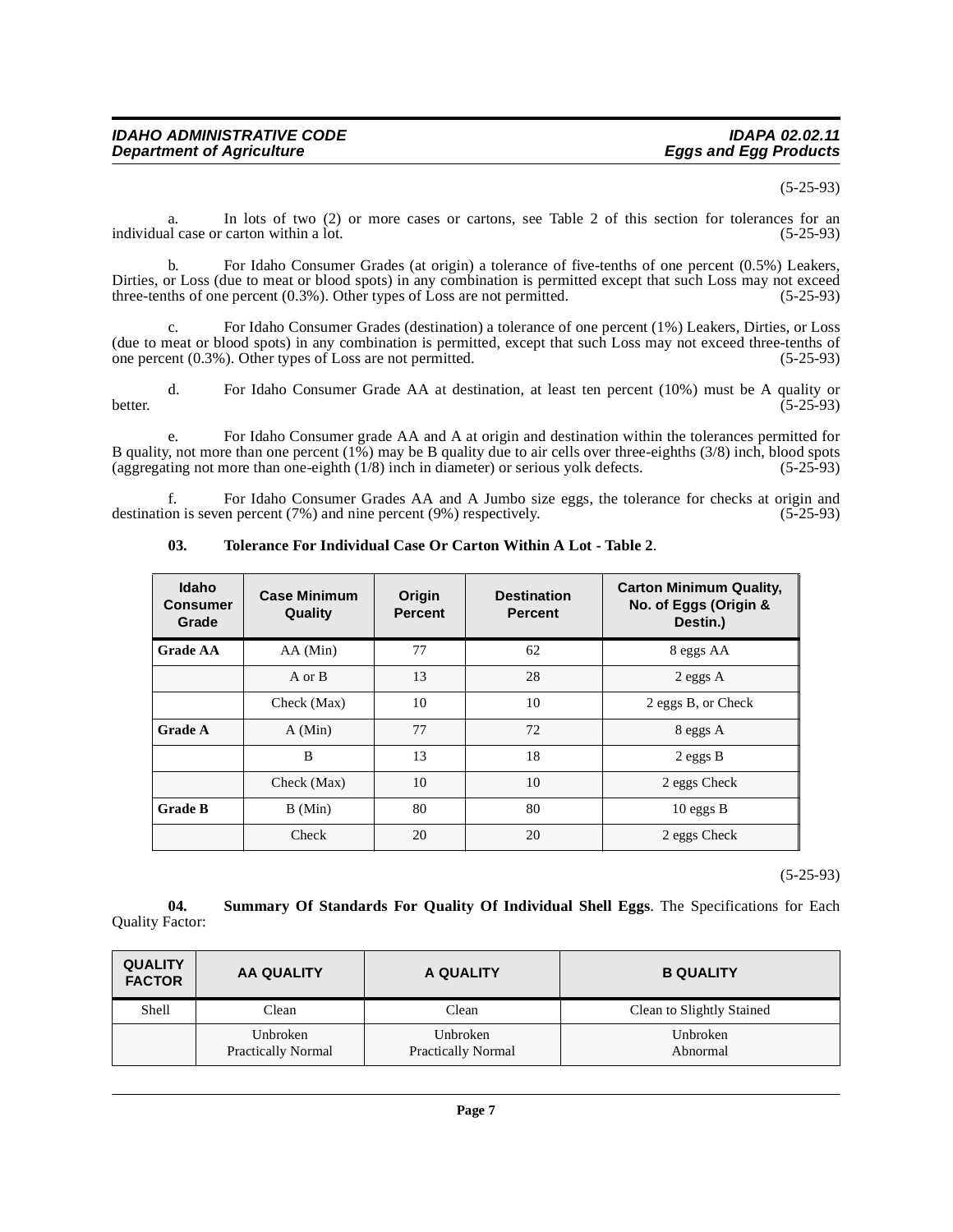#### **IDAHO ADMINISTRATIVE CODE IDAPA 02.02.11 Department of Agriculture Eggs and Egg Products**

| <b>QUALITY</b><br><b>FACTOR</b> | <b>AA QUALITY</b>                                                     | A QUALITY                                                               | <b>B QUALITY</b>                                                                                                            |
|---------------------------------|-----------------------------------------------------------------------|-------------------------------------------------------------------------|-----------------------------------------------------------------------------------------------------------------------------|
| Air Cell                        | $1/8$ " or less in Depth.<br>Unlimited movement and<br>free or bubbly | $3/16$ " or less in Depth.<br>Unlimited movement and free<br>and bubbly | Over $3/16$ " in Depth.<br>Unlimited movement and free or bubbly                                                            |
| White                           | Clear Firm                                                            | Clear Reasonably Firm                                                   | Weak and Watery. Small Blood and<br>Meat spots present                                                                      |
| Yolk                            | Outline slightly defined.<br>Practically free from defects            | Outline fairly well defined.<br>Practically free from defects.          | Outline plainly visible. Enlarged and flattened.<br>Clearly visible germ development but no blood.<br>Other serious defects |

(5-25-93)

a. Moderately stained areas permitted (one thirty-second  $(1/32)$  of surface if localized or one-<br> $(1/16)$  if scattered). (7-1-93) sixteenth  $(1/16)$  if scattered).

b. Blood and meat spots are allowed if they are small (aggregating not more than one-eighth (1/8) inch in diameter).  $(5-25-93)$ in diameter).  $(5-25-93)$ 

**05. Quality Of Dirty Or Broken Shell Eggs - Table 5**. For eggs with dirty or broken shells, the standards of quality provide three additional qualities. These are:

<span id="page-7-1"></span>

| <b>DIRTY</b>                                                                                    | <b>CHECK</b>                                                 | <b>LEAKER</b>                                                                    |
|-------------------------------------------------------------------------------------------------|--------------------------------------------------------------|----------------------------------------------------------------------------------|
| Unbroken Adhering dirt or foreign<br>material, moderate stained areas in<br>excess of B quality | Broken or cracked shell but<br>membranes intact, not leaking | Broken or cracked shell and<br>membranes and contents leaking<br>or free to leak |

(5-25-93)

**06. Weight Classes**. The weight class for Idaho Consumer Grades for shell eggs shall be as indicated in the following table:

<span id="page-7-2"></span>

| <b>SIZE OR WEIGHT</b><br><b>CLASS</b> | <b>MINIMUM NET WEIGHT</b><br><b>PER DOZEN</b> | <b>MINIMUM NET WEIGHT</b><br><b>PER 30 DOZEN</b><br>(pounds) | <b>MINIMUM WEIGHT</b><br><b>FOR INDIVIDUAL</b><br><b>EGGS AT RATE PER</b><br><b>DOZEN</b> (ounces) |
|---------------------------------------|-----------------------------------------------|--------------------------------------------------------------|----------------------------------------------------------------------------------------------------|
| Jumbo                                 | 30                                            | 56                                                           | 29                                                                                                 |
| Extra Large                           | 27                                            | 50.5                                                         | 26                                                                                                 |
| Large                                 | 24                                            | 45                                                           | 23                                                                                                 |
| Medium                                | 21                                            | 39.5                                                         | 20                                                                                                 |
| Small                                 | 18                                            | 34                                                           | 17                                                                                                 |
| Peewee                                | 15                                            | 28                                                           |                                                                                                    |

(5-25-93)

<span id="page-7-0"></span>**07. Lot Average Tolerance**. A lot average tolerance of three and three-tenths percent (3.3%) for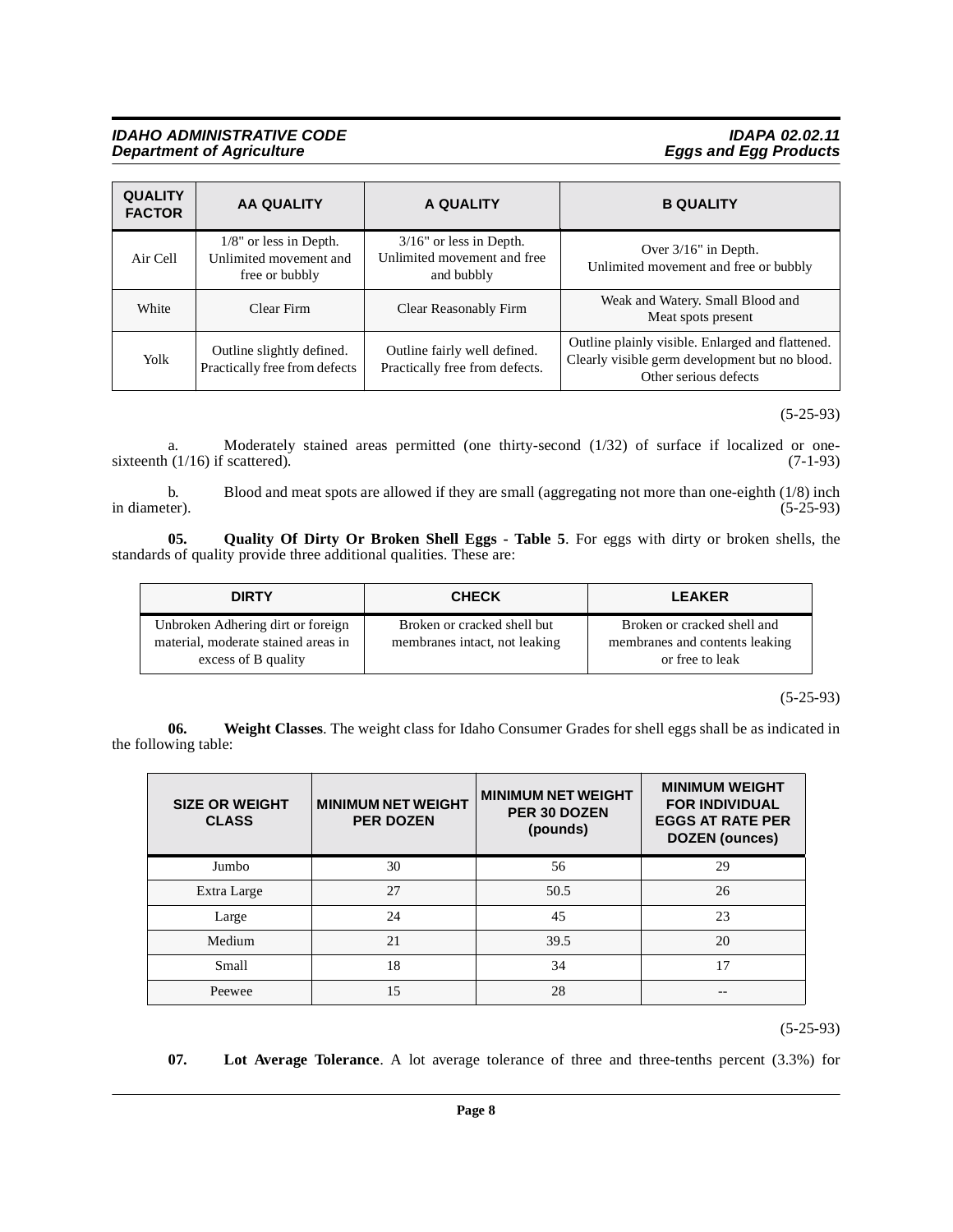| <b>IDAHO ADMINISTRATIVE CODE</b> | <b>IDAPA 02.02.11</b>        |
|----------------------------------|------------------------------|
| <b>Department of Agriculture</b> | <b>Eggs and Egg Products</b> |

individual eggs in the next lower weight class is permitted as long as no individual case within the lot exceeds five percent  $(5\%)$ .

#### <span id="page-8-0"></span>**451. -- 499. (RESERVED).**

#### <span id="page-8-5"></span><span id="page-8-1"></span>**500. EGG PRODUCTS AND BREAKING OPERATIONS.**

Anyone engaged in a breaking operation for the production of egg products may obtain a copy of the Federal "Regulations Governing Voluntary Inspection of Egg Products and Grading" (7 CFR Part 55) from the United States Department of Agriculture, AMS, Poultry Division, Washington, DC 20250, Revised May 1, 1991. This is a federally [mandated program. The Department of Agriculture has entered into a cooperative agreement with the United States](http://www.access.gpo.gov/nara/cfr/waisidx_01/7cfrv3_01.html) Department of Agriculture (USDA) to provide constant monitoring of these operations. Egg product plants in Idaho [are monitored with state staff implementing federal regulations as contained in \(7 CFR Part 55\) including but not](http://www.access.gpo.gov/nara/cfr/waisidx_01/7cfrv3_01.html) limited to: breaking, pasteurization, packaging, labeling, storage and plant sanitation. Copies of these federal [regulations are on file at the Idaho Department of Agriculture located at 2270 Old Penitentiary Road, Boise, Idaho](http://www.access.gpo.gov/nara/cfr/waisidx_01/7cfrv3_01.html) 83712, and through the Department of Administration, Office of the Rules Coordinator, located at 650 W. State Street, Boise, Idaho 83720. (7-1-93)

#### <span id="page-8-2"></span>**501. -- 549. (RESERVED).**

#### <span id="page-8-11"></span><span id="page-8-3"></span>**550. SANITATION AND STORAGE.**

<span id="page-8-7"></span>**01.** Grading Room. Animals, pets, livestock, etc., shall not be allowed in the grading and packing r any areas where eggs. cases. flats, and cartons are stored. (7-1-93) rooms, or any areas where eggs, cases, flats, and cartons are stored.

<span id="page-8-14"></span>**02.** Wash Water. Wash water shall be clean, potable and free of foreign material. Water shall be as often as necessary so as to comply. changed as often as necessary so as to comply.

<span id="page-8-15"></span>**03. Wash Water Temperature**. The minimum temperature of the wash water shall be ninety (90) degrees F or higher, and shall be at least twenty (20) degrees F warmer than the temperature of the eggs to be washed.<br>These temperatures shall be maintained through the cleaning cycle. (5-25-93) These temperatures shall be maintained through the cleaning cycle.

<span id="page-8-8"></span>**04. Pre-Wetting Or Soaking**. Pre-wetting or soaking of stained eggs shall not exceed five (5) minutes. **pre-wetting** or soaking of stained eggs shall not exceed five (5) minutes. (5-25-93) Water temperature shall meet requirements of Subsection 550.03.

<span id="page-8-9"></span>**05.** Rest Period. During any rest period, eggs shall be removed from the washing and rinsing area of vasher and from the scanning area whenever there is a buildup of heat. (5-25-93) the egg washer and from the scanning area whenever there is a buildup of heat.

<span id="page-8-16"></span>**06.** Washing And Rinsing Compound. Where washing and rinsing compounds are used, they must be l by the United States Department of Agriculture or the State Department of Agriculture. (5-25-93) approved by the United States Department of Agriculture or the State Department of Agriculture.

<span id="page-8-6"></span>**07. Grading And Packing Rooms**. Grading and packing rooms shall be kept reasonably clean during grading and packing operations and shall be thoroughly cleaned at the end of each operating day. (5-25-93)

<span id="page-8-17"></span>**08. Weighing And Grading Equipment**. Weighing and grading equipment, whether manual or c, shall be kept clean and be capable of ready adjustment. (5-22-93) automatic, shall be kept clean and be capable of ready adjustment.

<span id="page-8-4"></span>**09. Adequate Lavatory And Toilet Accommodations Shall Be Provided**. Toilet and locker rooms shall be maintained in a clean and sanitary condition. Hot and cold running water shall be provided. Signs shall be posted in the rest rooms instructing employees to wash their hands before returning to work. (7-1-93)

**10. Trash**. Trash accumulations shall be removed from the grading room after each day of operation and removed from the premises on a regular basis.  $(5-25-93)$ 

<span id="page-8-13"></span><span id="page-8-12"></span><span id="page-8-10"></span>**11. Thermometers**. Accurate thermometers shall be provided in egg coolers. (5-25-93)

**12. Sanitary Conditions**. Cooler rooms shall be free from objectable odors and from mold, and shall ained in a sanitary condition. (5-25-93) be maintained in a sanitary condition.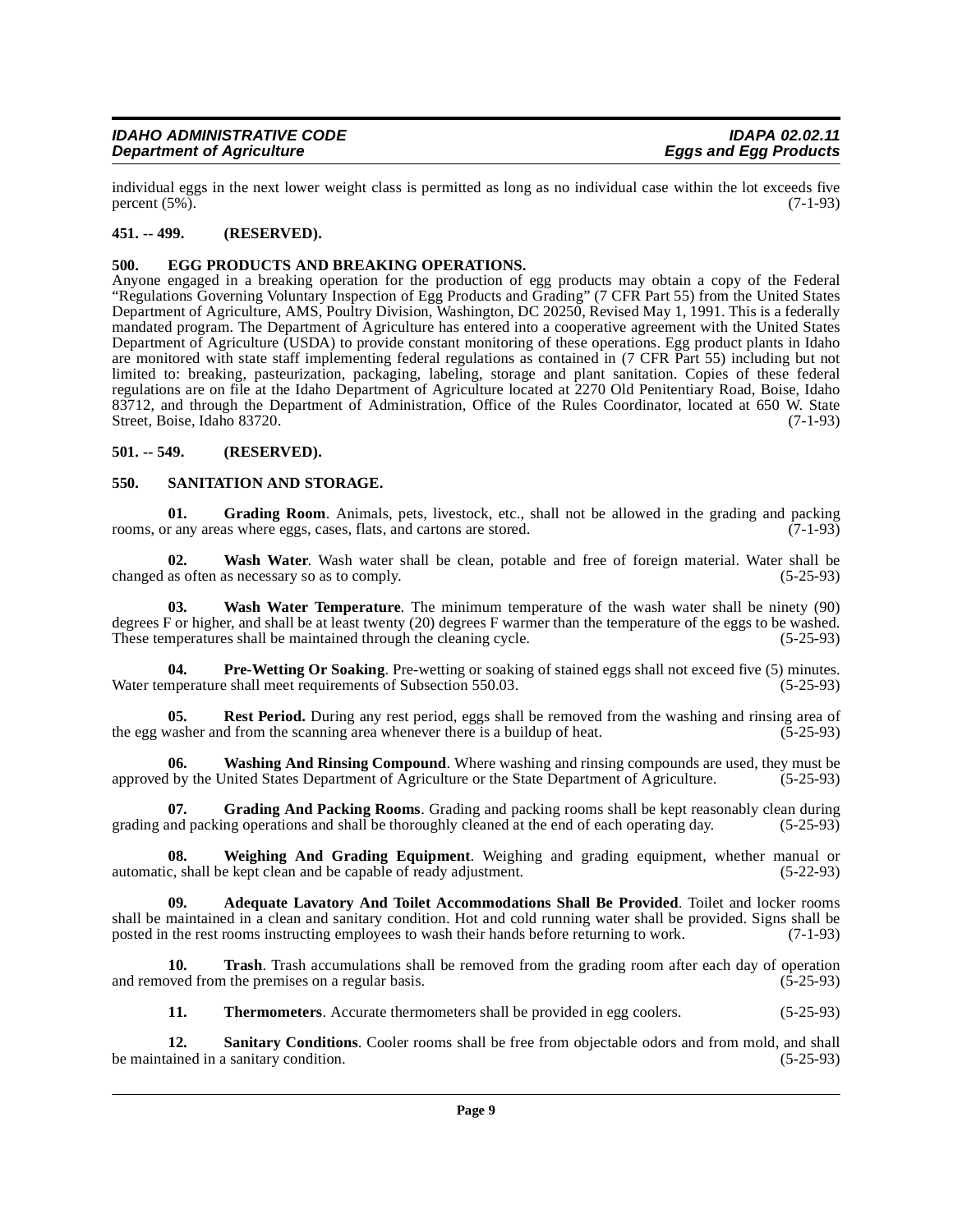**IDAHO ADMINISTRATIVE CODE IDAPA 02.02.11 Department of Agriculture** 

#### <span id="page-9-7"></span>**13. Egg Handling And Transport**. (5-25-93)

a. All eggs handled, stored or offered for sale by egg distributors, egg dealers and retailers shall be er refrigeration at a temperature of forty-five (45) degrees F or below. (5-25-93) held under refrigeration at a temperature of forty-five  $(45)$  degrees  $\overline{F}$  or below.

b. Eggs shall be transported from one facility to another facility in vehicles that are refrigerated or capable of maintaining the ambient temperature of the eggs at forty-five (45) degrees F or below. Such vehicles must be clean and sanitary. (5-25-93)

<span id="page-9-6"></span>**14. Distributors Or Dealers**. All sales areas where eggs are offered for sale by egg distributors or hall be maintained in a clean and sanitary condition. (5-25-93) dealers shall be maintained in a clean and sanitary condition.

<span id="page-9-3"></span>**15. Case And Carton Storage**. Egg case and carton storage shall be clean and dry, free from poultry house dust or any odorous material that could be absorbed by cases or cartons. (5-25-93)

**16. Pesticides, Insecticides And Rodenticides**. Pesticides, insecticides and rodenticides shall be handled in accordance with the manufacturers' instructions. Storage of these products shall be away from the egg grading and packing area. These products shall not be allowed to come in contact with the shell eggs being processed, stored, or with egg cases and cartons. (5-25-93)

<span id="page-9-9"></span><span id="page-9-5"></span><span id="page-9-4"></span>**17. Clean Clothing**. Personnel handling, packing and grading eggs shall wear clean clothing. (5-25-93)

**18.** Cases And Packing Materials. Egg cases and packing materials shall be clean, free of mold, s and any odors. (5-25-93) mustiness and any odors.

#### <span id="page-9-0"></span>**551. -- 599. (RESERVED).**

#### <span id="page-9-1"></span>**600. EGG SEALS, TAX AND CARTONS.**

#### <span id="page-9-8"></span><span id="page-9-2"></span>**01. Cartons**. Each egg carton shall display the following: (7-1-93)

a. An official egg seal one and one-fourth  $(1 1/4)$  inches in diameter, black in color with white printing, containing the statement: "State of Idaho, Department of Agriculture - One Dozen Graded Eggs". These official gummed egg seals are available only through the Department of Agriculture and are sold at the assessment rate established in this Act: or  $(7-1-93)$ rate established in this Act; or

b. A legible facsimile egg seal, as defined in Subsection 600.02 of these rules. (In lieu of the official or facsimile egg seal application for exemption from use of seals may be made to the Director under the provisions of Subsection  $\overline{600.07}$  of these rules.) (7-1-93)

|  | Grade of the eggs contained in the carton. | $(7-1-93)$ |
|--|--------------------------------------------|------------|
|--|--------------------------------------------|------------|

d. Size of the eggs contained in the carton. (7-1-93)

e. The name and address of the distributor, together with any desired business or corporation name. (e.g. John Doe, Boise, Idaho; or Produced for, Packed for, Distributed for X-Y-Z Stores, by John Doe, Boise, Idaho.) (7-1-93)

f. The statement "Keep Refrigerated" or with a statement of similar meaning. (7-1-93)

g. The items set forth in Subsections 600.01.a. or 600.01.b., and 600.01.c. and 600.01.d. shall be contained on the top panel; items set forth in Subsections 600.01.e. and 600.01.f. may be contained anywhere on the lid portion of each egg carton to be used by any dealer or distributor. The items shall be clearly and legibly displayed in contrast to the color of the carton and surrounding colors so that they can be easily distinguished and read. Other coloring or printing which may appear on the top panel of each egg carton shall not dominate the above listed items.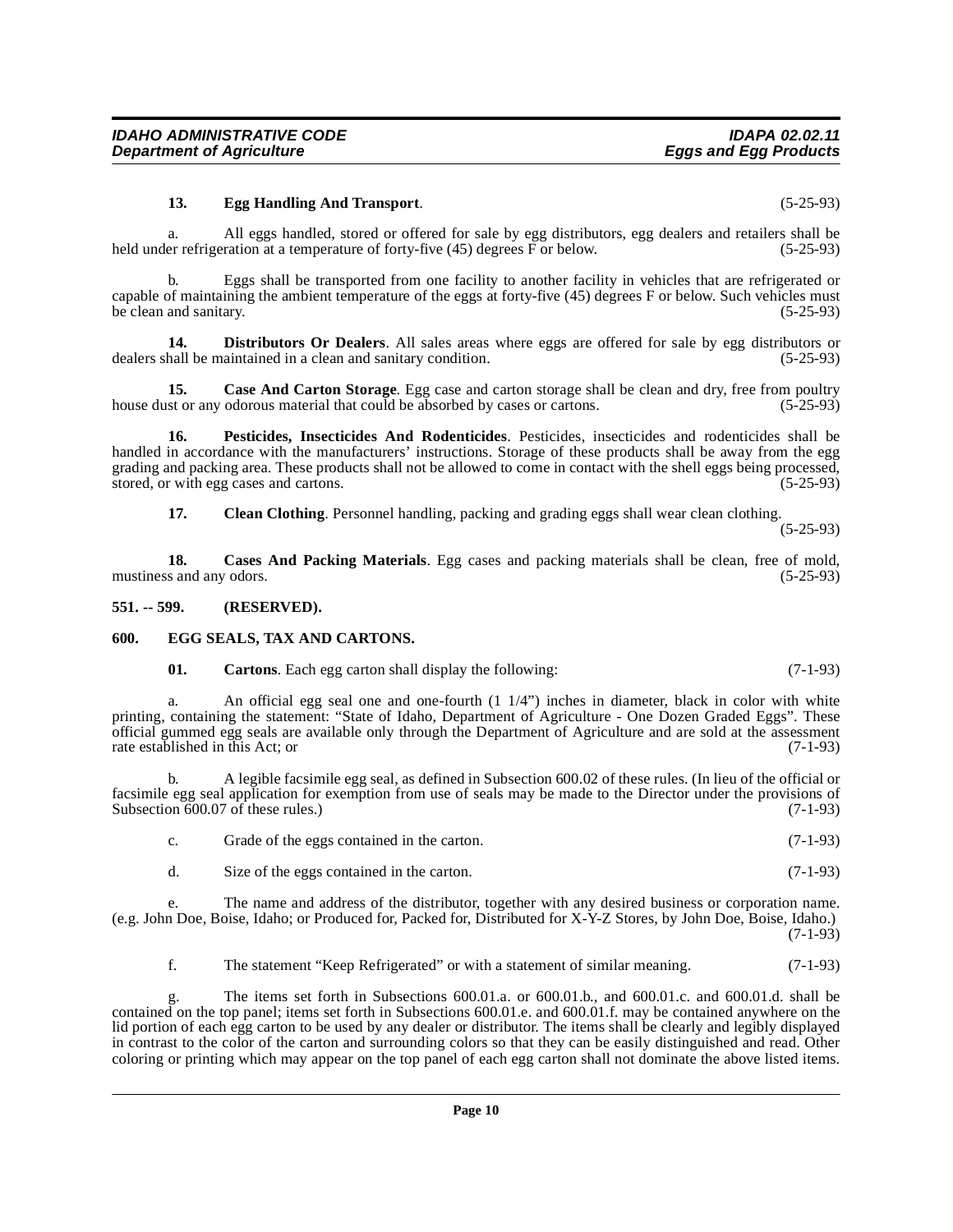| <b>IDAHO ADMINISTRATIVE CODE</b> | <b>IDAPA 02.02.11</b>        |
|----------------------------------|------------------------------|
| <b>Department of Agriculture</b> | <b>Eggs and Egg Products</b> |

No printed matter or design shall separate or interfere with the clear legibility of the necessary items. (7-1-93)

<span id="page-10-2"></span>**02. Facsimile Idaho Egg Seal**. The Idaho facsimile egg seal shall be one and one-fourth (1 1/4") inches in diameter, contain the wording "State of Idaho Department of Agriculture - One Dozen Graded Eggs". If there is to be any deviation in wording or size, written permission shall be obtained from the Director of the Department of Agriculture prior to use of any such deviating seal. The color does not have to be black. The color of the facsimile Idaho Egg Seal shall be in contrast to the color of the egg carton so that it can be easily distinguishable and read in either a good or a poor light and shall not be smeared or smothered out or predominated over by other printing or coloring which may appear on the top panel of the carton. (7-1-93) printing or coloring which may appear on the top panel of the carton.

<span id="page-10-1"></span>**03. Distributor**. Distributor means the person whose name and address appear on the lid portion of the signify suming responsibility for the size and grade of such eggs as any carton may be so labeled. (7-1-93) carton assuming responsibility for the size and grade of such eggs as any carton may be so labeled.

<span id="page-10-5"></span>**04. Top Panel**. That portion of the egg carton which is the horizontal plane forming the top of the lid of the carton.  $(7-1-93)$ 

**05. Proofs**. Proofs of all cartons desired to be used may be submitted to the Director of Agriculture for prior to their use. (7-1-93) approval prior to their use.

<span id="page-10-4"></span><span id="page-10-3"></span>**06. Imprinting**. Procedure for the imprinting of the facsimile Idaho Egg Seal on cartons of eggs:

(7-1-93)

a. Instructions for dealer or distributor: (7-1-93)

i. A person grading, candling or packing eggs for retail in Idaho shall request authorization from the State Department of Agriculture, Boise, Idaho, prior to the printing of the facsimile Idaho Egg Seal on the egg cartons. (7-1-93)  $\epsilon$  (7-1-93)

ii. The request shall be accompanied by payment of four (4) mills per facsimile Idaho Egg Seal along with the name and address of the printer or supplier. (7-1-93)

iii. It shall be unlawful to cause to be printed or to receive cartons printed with the facsimile Idaho Egg Seal other than as requested and paid for by the authorization request and/or allowed under the authorization permit. Section 37-1526, Idaho Code, provides a penalty for such act. (7-1-93)

iv. There will be no refund of tax if the printer or supplier delivers short of the amount of the authorizing permit. (7-1-93)

b. Instructions for Printer or Supplier: (7-1-93)

i. The printer or supplier shall be registered with the Idaho State Department of Agriculture. (7-1-93)

ii. To register, the printer or supplier shall post a one thousand dollar (\$1000) surety bond to the effect that only that amount of facsimile Idaho Egg Seals will be delivered for which the authorization permit has been granted. If overage is printed, then an additional authorization permit for the overage shall be secured and the tax paid<br>before the overage can be delivered. (7-1-93) before the overage can be delivered.

A copy of the printer's or supplier's delivery invoice shall be submitted to the State Department of Agriculture immediately upon completion and delivery of the order. (7-1-93)

iv. It shall be unlawful for a printer or supplier to reproduce a facsimile Idaho Egg Seal without authorization of the Idaho State Department of Agriculture. Section 37-1526, Idaho Code, provides a penalty for such act.  $(7-1-93)$ 

<span id="page-10-0"></span>**07. Assessments In Lieu Of Egg Seals**. Applications for exemption of egg seals shall be made to the Director of Agriculture. This application will require the following information and facts. Upon application and approval by the Director, the Assessment at the rate of four (4) mills or four-tenths (4/10) of a cent per dozen shall be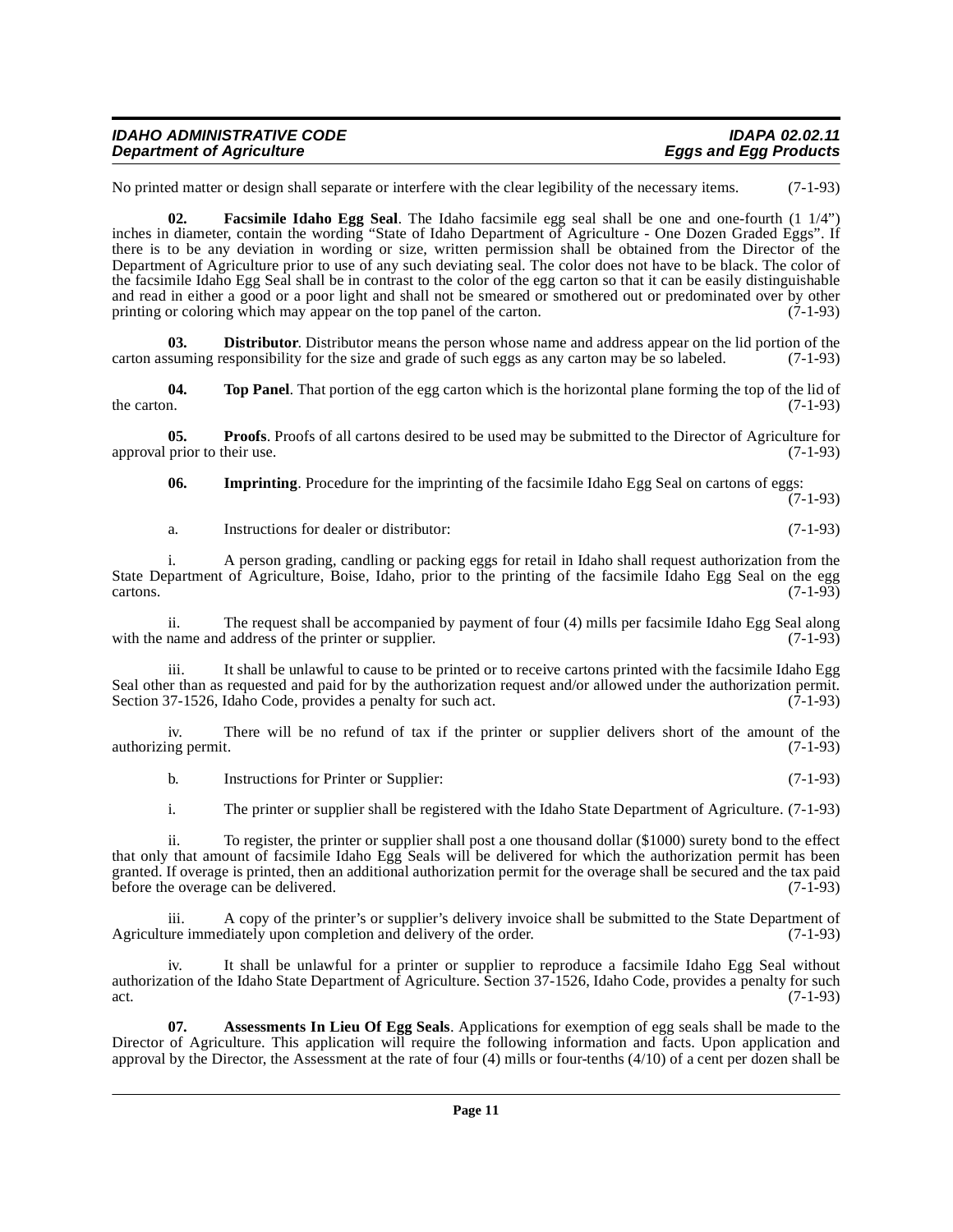paid on a monthly basis in lieu of egg seals. Such assessment shall be applicable to all eggs entering intrastate commerce. (7-1-93) commerce. (7-1-93)

a. Application shall be made by person or firm that is billing or invoicing eggs sold within the state. (7-1-93)

b. Applicant shall hold a current shell egg distributor license. (7-1-93)

c. Applicant shall show a sound and accurate accounting procedure from which to prepare monthly reports. Accounting procedure subject to approval by the Director of Agriculture. (7-1-93)

d. Reports shall be made on a monthly basis on or before the twenty-fifth (25th) day following the chenggs enter intrastate commerce. (7-1-93) month such eggs enter intrastate commerce.

e. Applicant who pays assessments in lieu of egg seals shall be subject to audit by the Director or person appointed by him on an annual basis or more frequently, if in the opinion of the Director, such audit is necessary.  $(7-1-93)$ necessary. (7-1-93)

<span id="page-11-1"></span>**08. Divided Cartons Design**. Egg cartons designed to permit the division of such carton by the retail customer into two (2) portions of one-half  $(1/2)$  dozen eggs are permissible if the carton, when undivided, conforms to law and these rules. (7-1-93) to law and these rules.

<span id="page-11-2"></span>**09. Reporting Form**. A reporting form will be made available to each dealer or distributor which shall be completed by them accounting for all eggs entering intrastate commerce and mailed to the Idaho State Department of Agriculture by the twenty-fifth (25th) day following the month such eggs entered intrastate commerce. (7-1-93)

a. The reporting form shall be signed by the owner, manager or authorized person of the business or ion. stating the report is correct and accurate. (7-1-93) corporation. stating the report is correct and accurate.

b. A check or money order covering the quantity of eggs sold in Idaho, reported at the rate of four (4) clozen shall accompany the report. (7-1-93) mills per dozen shall accompany the report.

c. All records and invoices shall be maintained for two (2) years and made available to authorized representatives of the Director of Agriculture for the purpose of auditing and to determine the correctness of monthly report forms as set forth in Section 37-1525, Idaho Code. (7-1-93) report forms as set forth in Section 37-1525, Idaho Code.

#### <span id="page-11-0"></span>**601. -- 999. (RESERVED).**